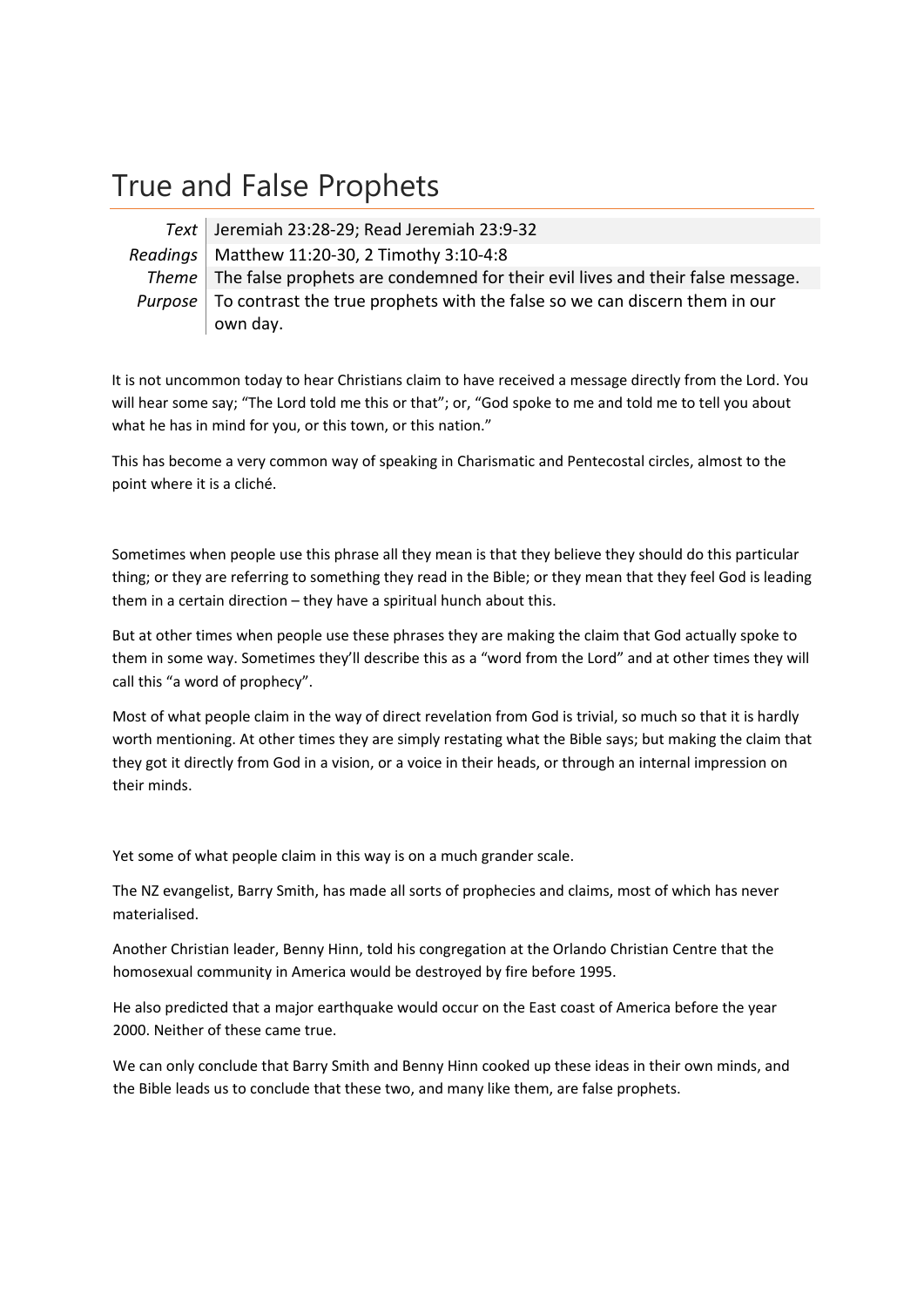There is a world of difference between the true prophets of God and those who are false. It is a difference of straw and grain says the Lord (verse 28); in today's language we would say that they are chalk and cheese.

So today we want to consider the **false prophets** and contrast them with the **true prophets**.

In each case we'll consider the **origin** of their message and its **effects**. Our focus will be on verses 28 and 29 but we'll draw from the rest of this passage to explain and illustrate these verses.

#### **1. The false prophets** claimed they had a dream!

What was the **origin** of this dream? Where did they get this message?

This passage makes a strong contrast between the dreams of the false prophets and the word of the Lord that came from the true prophet.

The false prophets did not get their message from the Lord. In verse 21 the Lord declared that he "did not send these prophets".

Well, where did they get it from? Three sources are mentioned.

In verse 13 we read that "They prophesied by *Baal*", which was one of the main gods of the Canaanites. They got their message from one of the pagan gods. This was not uncommon in Israel because they tended to mix the truth of the Lord God with the pagan religions around them. They brought other gods and idols alongside of the Lord God. They even brought these idols into the temple of the Lord! They had turned away from the Lord to such an extent that they even prophesied by Baal.

They also prophesied out of their *own minds* (verse 16). In verse 26 we read; they "prophesy the delusions of their own minds". And in verse 31 we read; they "wag their own tongues and yet declare, 'The Lord declares'." They claimed to speak a word from the Lord but they were only speaking out of their own imagination – they dreamt these ideas up in their own heads.

And their third source of information was to *borrow from each other*. Today we call this plagiarism; it is intellectual theft; it is stealing the ideas and thoughts of others and claiming them as your own.

What made this worse in their case was that they stole twice over – from each other and from the Lord. In verse 30 the Lord declared; "I am against the prophets who steal words from one another supposedly from me." The people who listened to them were doubly deceived. But in the final analysis, none of it came from the Lord.

How does this apply to us in our situation today? What warning should we take from this for ourselves?

As we have noted already there are people today who claim to give prophecies. But these prophecies will come from one of the same three sources as those false prophets in Jeremiah's day.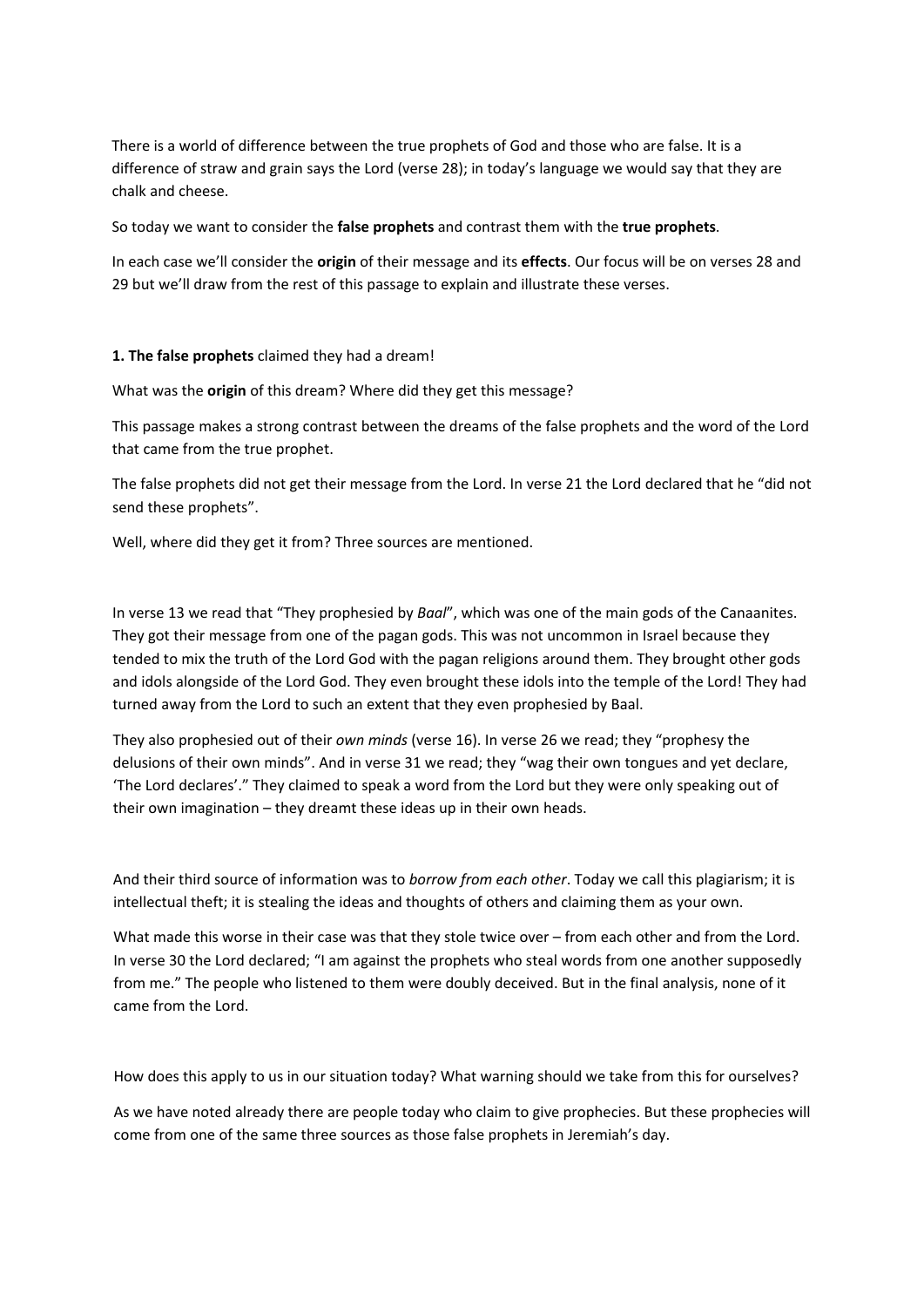They will come from false, pagan religions which include the world of the occult and evil spirits. All this is growing rapidly in the New Age movement.

Or they will come from the delusions of their own minds – their own ideas.

Or they will come from what they borrowed or plagiarised from other people.

In evaluating all this we need to remember that all we need to know for faith and life in these last days, between Christ's first and second comings, has been revealed to us in the Bible (2 Timothy 3:16‐17, Hebrews 1:1‐3, Revelation 22:18‐19).

The Bible is sufficient for knowledge of salvation and as the revelation of God's will for our lives. You don't need to look elsewhere; and you certainly should not listen to those who claim to give "prophecy" or "a word from the Lord".

What the Lord has not made known to us in his Word he has left to our own wise judgement and to our own decisions guided by a prayerful consideration of the Scriptures.

There are plenty of people claiming a word from the Lord and running with a message, but the Lord has not sent them.

One way to judge whether a prophecy or prophet is true or false is to look at **the effects** of the message. Let's examine what came out of the false prophets of Judah.

It is clear that they *preached a false message*.

In verse 16 we read that they promised peace to the people of Judah who despised the Lord, "And to all who follow the stubbornness of their own hearts they say, 'No harm will come to you'."

This was the exact opposite of the message that Jeremiah proclaimed. He warned of war and punishment and destruction, whereas they promised peace and security and prosperity.

Time would tell that their message was false and merely the result of wishful thinking. They proclaimed what people wanted to hear, not what they needed to hear.

This still goes on today. The apostle Paul warned that "the time will come when men will not put up with sound doctrine. Instead, to suit their own desires, they will gather around them a great number of teachers to say what their itching ears want to hear" (2 Timothy 4:3). That sounds like our times. People hear what they want to hear.

They shut down those with whom they disagree. Everything has to be politically correct.

There is talk of legislation that will prohibit "hate speech". That would have ruled out people like Jeremiah and would probably disallow sermons like this one!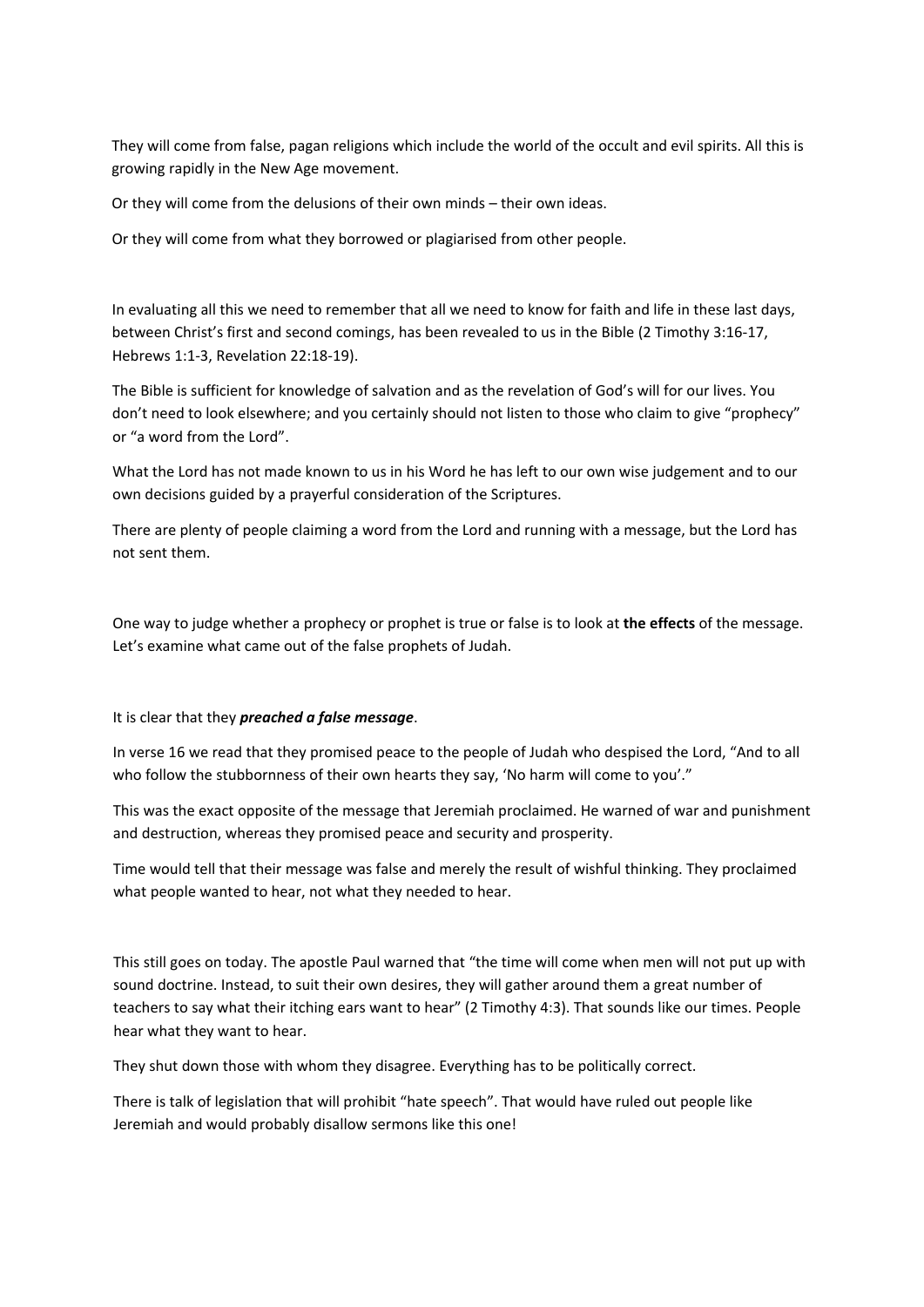Today too false prophets are preaching a false message. Keep your ears open. Evaluate what you hear. Weigh it up against the Bible. Be discerning.

### The false prophets also *lived godless lives***.**

In verse 11 we read; "Both prophet and priest are godless." That is not surprising. Wrong teaching will produce wrong living. Unbiblical theology will lead to ungodly lives.

The description of verse 14 is even stronger; "among the prophets of Jerusalem I have seen something horrible: they commit adultery and live a lie." The prophets of Jerusalem were adulterers! The religious leaders were known for their sexual sin! They slept with the wives of other men!

The end of that verse suggests that some of them were homosexuals; "They are all like Sodom to me." Sodom and Gomorrah were known for their homosexuality, which is one of the reasons they were destroyed by the Lord.

But the religious leaders of Judah were also practising homosexuals. No wonder Jeremiah reacted as he did in verse 9; "My heart is broken within me; all my bones tremble. I am like a drunken man, like a man overcome by wine, because of the Lord and his holy words."

As you well know, this still goes on today. Some of the ministers in the mainline churches are homosexuals and lesbians. That ungodly and immoral lifestyle is associated with a liberal theology that denies the authority of God's word. Heresy will lead to ungodliness.

When false prophets and ministers live like this then they also *encourage others in evil*.

Verse 13b: "They prophesied by Baal and led my people Israel astray."

Verse 14b: "They strengthen the hand of evildoers, so that no one turns from his wickedness."

Verse 15b: "from the prophets of Jerusalem ungodliness has spread throughout the land."

When the religious leaders preach a false doctrine and live immoral lives this will have an effect in the nation. Religion will influence the policies of the nation and the lifestyle of the people for good or evil.

That happened in Judah in the 6th century BC.

That is happening today in NZ in the 21st Century and is most clearly seen in the promotion of homosexuality. One of the most vigorous spokesmen in favour of homosexuality has been the Labour Member of Parliament Tim Barnett. He arrived in NZ in 1991 with his partner, the Very Rev Jonathan Kirkpatrick. The Rev Kirkpatrick had been appointed Dean of St Paul's cathedral in Dunedin. Tim Barnett became an MP in 1996. Here is an example of two people holding religious and political positions working deliberately to lead people away from the God of the Bible and from his commands. False prophets will encourage people in evil.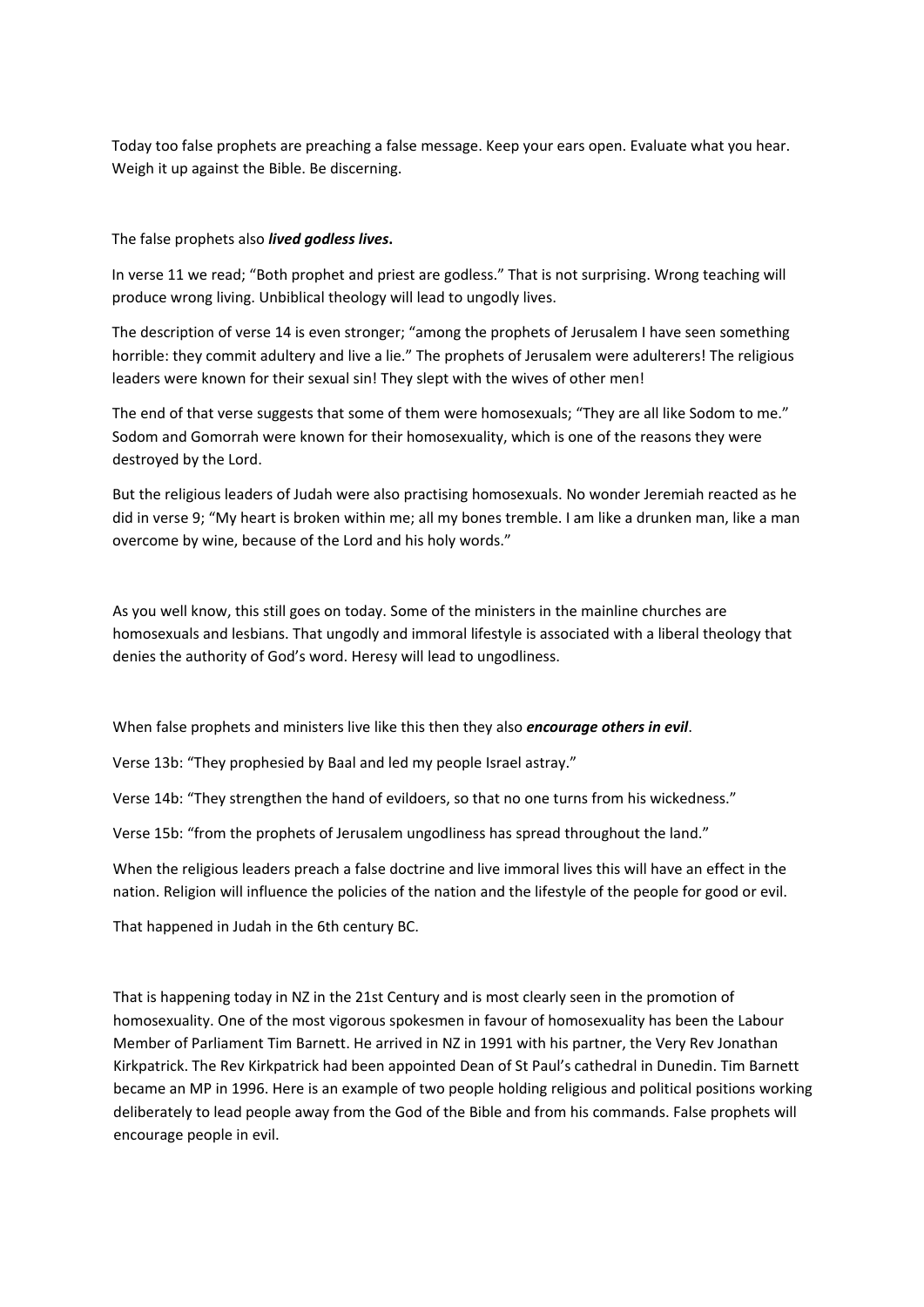But God warns that eventually they will be judged. Under Old Testament law false prophets were to be put to death. But the people of Israel had drifted so far away from God's laws that they couldn't even recognise false prophets let alone punish them!

Because of that the Lord himself would step in and judge them.

In verse 12 God warned; "Therefore their path will become slippery; they will be banished to darkness and there they will fall." This will be the final end of all those who are false prophets, from all times and all places.

## **2.** Let's contrast these false prophets with **the true prophets of the Lord.**

That contrast is there in verse 28: "let the one who has a dream tell his dream, but let the one who has my word speak it faithfully."

## The message of the true prophet **originated in the word of the Lord.**

Jeremiah could say, "Thus says the Lord", because his message came directly from God.

When he was first called to be a prophet God had told him to "stand up and say whatever I command you" (Jeremiah 1:7). That's what he did throughout his ministry. He spoke God's Word faithfully, saying all that God wanted him to say.

He received his message directly from the Lord. He was one who stood in the council of the Lord to see and hear his word (Jeremiah 23:18). The word "council" suggests an intimate circle of trusted friends. The prophet enjoyed a close communion with God. He knew God well. God spoke to him and he spoke to God.

The one who did this most of all was the Lord Jesus Christ. No one has stood in the council of the Lord as Jesus has done. No one knows God the Father as he knows him. And no one can know God the Father except Jesus his Son and those to whom the Son chooses to reveal him. (Matthew 11:27).

This is why Jesus came into the world. He came to make God known. He came to explain the Father. He came as the climax of God's revelation in the Old Testament and as the fulfilment of all the prophets from Moses to Malachi. He came to tell us about God.

This God is the ruler of the heavens and the earth. He knows everything that is going on. He is a God who was nearby and a God who was far away (verse 23). He is transcendent and immanent. He is above and beyond us, but he is also close by to us, here and now.

When Jeremiah proclaimed his message he was speaking "the words of the Living God, the Lord Almighty, our God." (verse 36b).